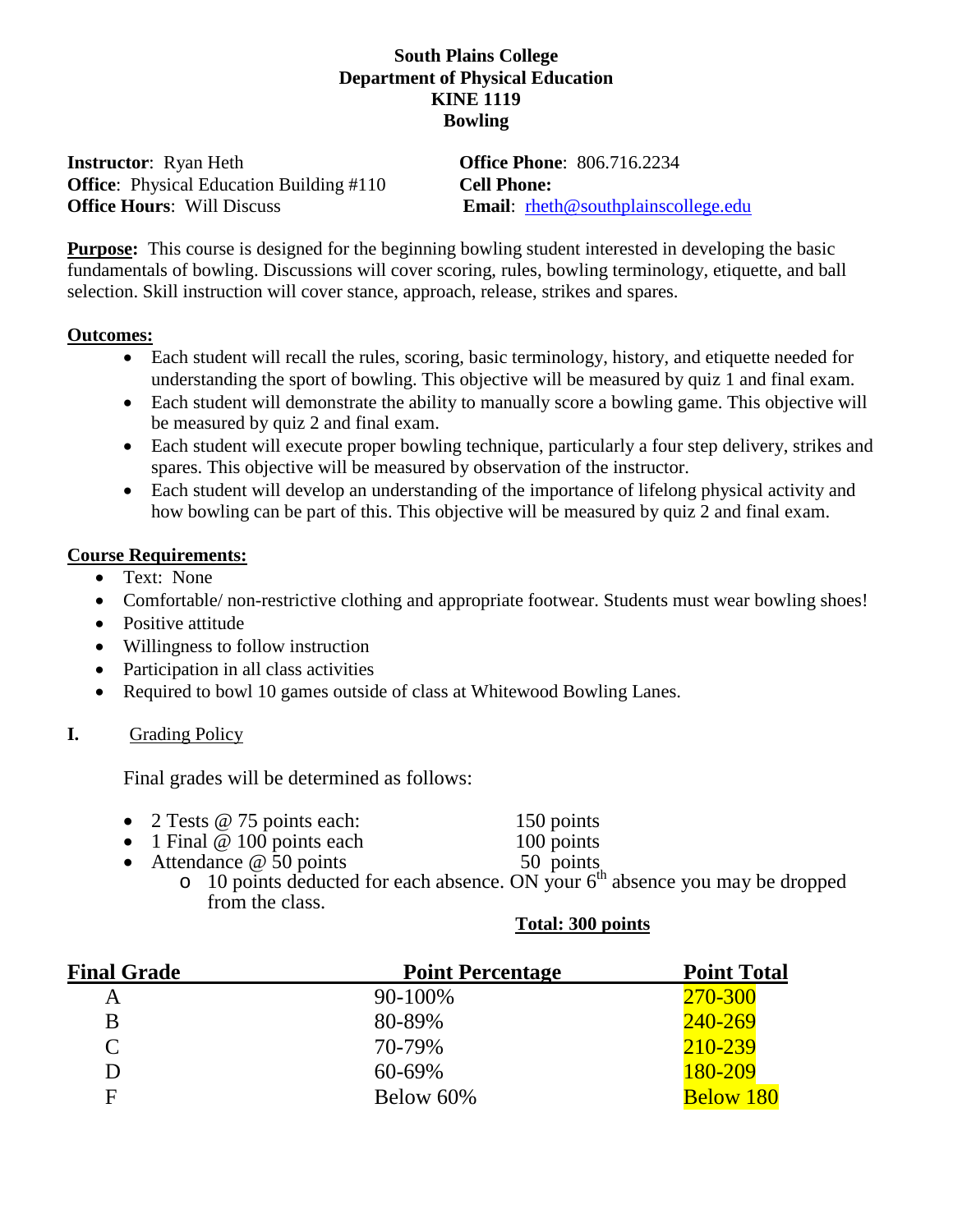#### **A. Attendance/ participation**

*(These are subjective evaluations of the instructor.)*

- Attendance Records (by instructor)
- Appropriate intensity
- Following instruction
- **Proper dress**

### **B. Tests**

- **Tests given will cover the syllabus, text, lectures, and various articles, and videos.**
- If a test is missed, it must be taken the first day you return to class.

## **D. Final Exam**

- The final exam will be comprehensive.
- If you are late to class, depending on the amount of time you are late, I will determine if it will be recorded as a tardy or absence. Two tardies will count as 1 absence. Same rule applies when a student LEAVES CLASS EARLY.
- Drops will be made by the instructor for excessive absences, discipline, and disregard for the class guidelines. It will be the student's responsibility to drop themselves after the administrative drop day.

## TWO WEEKS OF CONSECUTIVE ABSENCES = DROPPED FROM THE

CLASS. This is a college policy. If you stop coming to class, it is best that you withdraw yourself. Refer to SPC catalog pg.21

## **II. Additional Information:**

- A. We do not provide towels.
- B. No cell phones! No texting during class! No I Pads or personal computers.
- C. Bowling alley rules must be obeyed as far as drinks are concerned.
- D. Do not eat a heavy meal prior to class.
- E. Use the restroom prior to class.
- F. Hats are allowed.

**Diversity Statement:** In this class, the teacher will establish and support an environment that values and nurtures individual and group differences and encourages engagement and interaction. Understanding and respecting multiple experiences and perspectives will serve to challenge and stimulate all of us to learn about others, about the larger world and about ourselves. By promoting diversity and intellectual exchange, we will not only mirror society as it is, but also model society as it should and can be.

**Disabilities Statement:** Students with disabilities, including but not limited to physical, psychiatric, or learning disabilities, who wish to request accommodations in this class should notify the Special Services Office early in the semester so that the appropriate arrangements may be made.In accordance with federal law, a student requesting accommodations must provide acceptable documentation of his/her disability to the Special Services Coordinator. For more information, call or visit the Special Services Office in the Student Services building, 894-9611 ext. 2529.

**Campus Concealed Carry –** Texas Senate Bill - 11 (Government Code 411.2031, et al.) authorizes the carrying of a concealed handgun in South Plains College buildings only by persons who have been issued and are in possession of a Texas License to Carry a Handgun. Qualified law enforcement officers or those who are otherwise authorized to carry a concealed handgun in the State of Texas are also permitted to do so. Pursuant to Penal Code (PC) 46.035 and South Plains College policy, license holders may not carry a concealed handgun in restricted locations. For a list of locations, please refer to the SPC policy at: (http://www.southplainscollege.edu/human\_resources/policy\_procedure/hhc.php)

Pursuant to PC 46.035, the open carrying of handguns is prohibited on all South Plains College campuses. Report violations to the College Police Department at 806-716-2396 or 9-1-1.